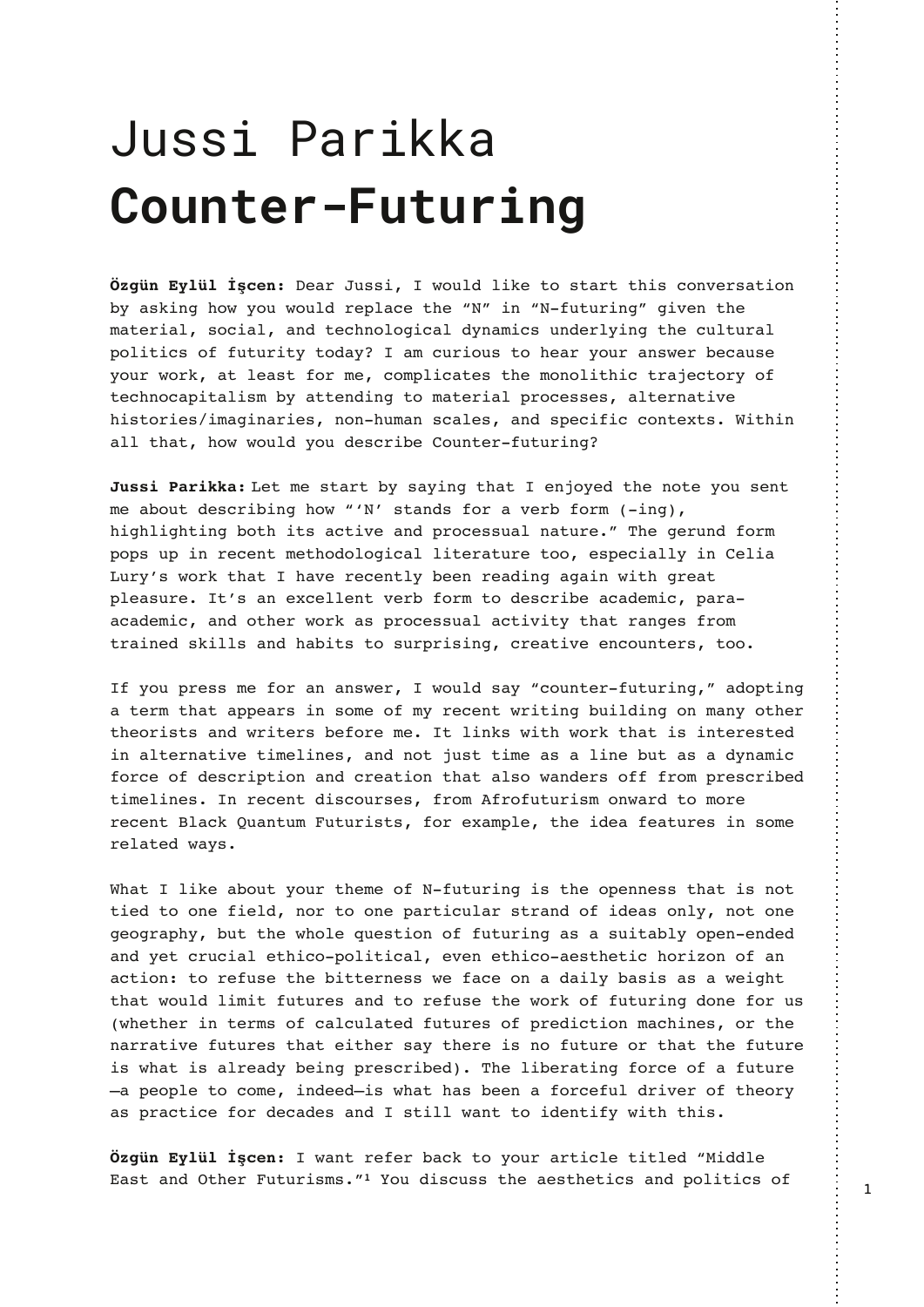contemporary Gulf Futurism and Arab Futurism while focusing on artistic practices that complicate, if not contest, the hegemonic narratives of futurity within the context of the Middle East and highlight their implications beyond the region. There are multiple sides of that work that offer entry points for further research, which I have expanded upon in my work in some ways.

The first is your response to the rhetorical popularity of canceled or lost futures from a decolonial perspective, such as in reference to Nicholas Mirzoeff and Rob Nixon, while also building on a posthumanist perspective after Rosi Braidotti. Thus, you encourage media and cultural theorists to attend to the ongoing struggles of communities who have already lost theirs due to the violent histories and presents of Western colonialism. Yet these dispossessed communities still mobilize collective efforts for navigating and inverting the existing cultural politics of space, time, and technology. Second, you offer some entry points for connecting the emancipatory potentials of varied waves of futurisms. We already know that ethnofuturisms do not necessarily embrace an emancipatory agenda since, as we see in the examples of Sinofuturism or Gulf Futurism, they have complicated histories and trajectories. The third point is about your research process, which highlights the relevance of ongoing urban struggles and artistic production to the work of a media theorist today.

So, I am curious to hear more about how you got interested in the themes and examples you tackled in this article. Did your stay in Istanbul have a role here since unpacking the urban spectacles of Gulf Futurism is relevant to understanding contemporary Turkey due to its tightened ties and resemblances with the Arabian Gulf, more specifically with Qatar? Did the artistic trends you observed have a role? In short, what was your motivation for the article, or how did its trajectory proceed?

**Jussi Parikka:** There is a trajectory to why I got involved in this work, one that does not start merely from academia or theoretical ideas but from collaborative and curatorial work. Around 2015/2016, I and my then-collaborator Ayhan Aytes were invited to develop a section for the Istanbul Design Biennial on Middle-East automata. Ayhan had already been involved in the bigger exhibition Allah's Automata at the ZKM in Karlsruhe; that exhibition developed, on a grander scale, a curated approach to the history of technology and science, a sort of "variantology," to echo the curator Siegfried Zielinski's term. In a somewhat related vein, we wanted to pick up on a theme that Ayhan was meant to develop for a book on orientalism and automata, and to put that into conversation with the Design Biennial's 2016 theme Are we human? That year was curated by Beatriz Colomina and Mark Wigley, two architecture theorists and historians whom I have greatly admired since my studies in the 1990s. So, our plan was not to just repeat what was

2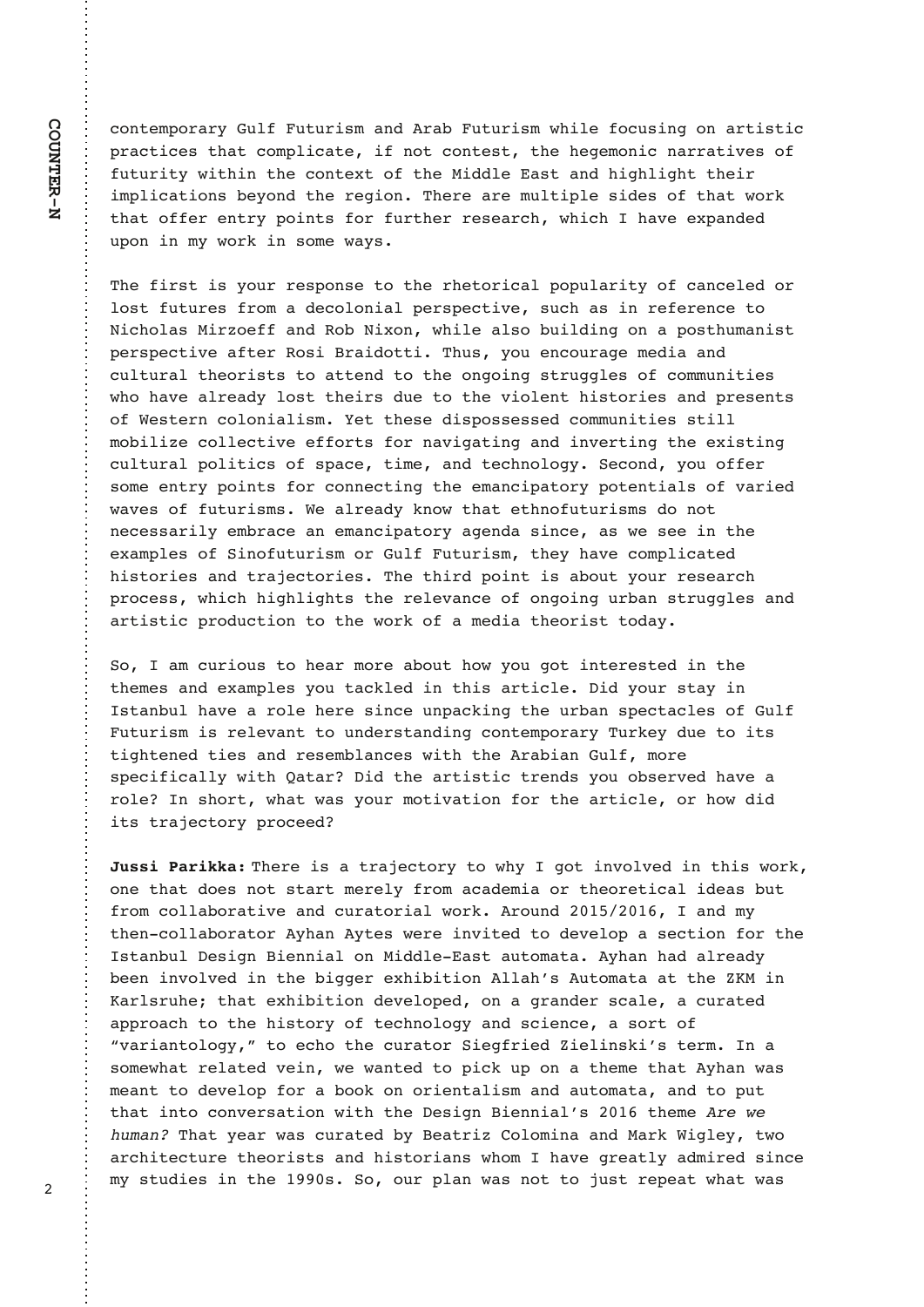2=<3 / B. " /: @3/2GOCBB= 23D3: => B63 3;3 @57<5 > @=831B7<B= /:7<3  $/0 = CB$  B63 B3;  $> = Q$ ; 7B73A = 4 67AB= $Q$ 71/;  $Q$ 31=<AB $Q$ C1B7=< = 4 /; B3 $Q$ =/B7D3 67AB=@73A3D3<B637;/57</@G67AB=@73AB6/BE3@3/<2/@3>/@B=4B63 )C@97A61=<B3FB/<203G=<23<13B633F6707B7=<43/BC@32A=;3=4: /H/@7O[A](#page-8-1) @31=<AB@C1B32/CB=;/B/KA=;3E6/B>:/AB71E6716/2232B=B637@ ?C7@9GA3<A3=4;/B3@7/:<=B8CAB/AAC0:7;/B32=0831BA=45@3/B 7<D3<B=@A0CB/A@3;327/B7=<A/1@=AA27443@3<B;/B3@7/:>3@7=2AB /:A=43/BC@32/AG;>=A7C;E7B67<D7B325C3ABA!/C@/\*"/@9A/<2 H/236;/27/<2/E=@9A6=>E63@3=C@>/@B717>/<BAE3@3B=@3:/B3B= /:B3@</B7D37;/57</@G67AB=@73A=4B63B316<=:=571/:"722:3/AB/ B3@;B6/BE39<=E7A/:A=C<3/AG/<27<<332=4;C16A>317471/B7=< (= B63 A31B7=< =< L; 327/ / @16/3=: =5G =4 7<53<7=CA 23A75<AM / 7; 32 <=B =<: G B= >719 C> =< B63;3A 7;/53A /<2 7;/57</@73A 4@=; 67AB=@71/: A=C@13A AC16 / A : / H/ @7OA 13:30 @ B32 "" " ! "\* " ! ! "(&  $\left| \begin{array}{ccc} 1 & 0 & 0 \\ 0 & 0 & 0 \\ 0 & 0 & 0 \\ 0 & 0 & 0 \\ 0 & 0 & 0 \\ 0 & 0 & 0 \\ 0 & 0 & 0 \\ 0 & 0 & 0 \\ 0 & 0 & 0 \\ 0 & 0 & 0 \\ 0 & 0 & 0 \\ 0 & 0 & 0 \\ 0 & 0 & 0 \\ 0 & 0 & 0 & 0 \\ 0 & 0 & 0 & 0 \\ 0 & 0 & 0 & 0 \\ 0 & 0 & 0 & 0 \\ 0 & 0 & 0 & 0 & 0 \\ 0 & 0 & 0 & 0 & 0 \\ 0 & 0 & 0 & 0 & 0 \\$  /AE3::/AE=@94@=;B63/<Q"QAP0@=B63@A /<2=B63@A0CB/:A=B=7<D3AB75/B3B631C@@3<BB3;>=@/:>@=13AA3A=4  $7; / 57  $\sqrt{a}$  3A  $\sqrt{63}$   $>$   $\sqrt{c}$  E/A B= /A9, 6=A3 B7; 3 /  $\frac{a}{2}$  E3 7< = E /  $\frac{a}{2}$$ >/@B71C:/@/@167B31BC@3/<223A75<7;/57</@73A;/B1632/<2;7A;/B1632 E7B623A75<>@=831BA,6/B/@3B63>=:7B71A=4>/AB7163B7;3AB6/B=<3 E7B<3AA3A7< >=>C:/ @1C:BC@3AC16 /AA=/> =>3@A =@/@167B31BC@: 1=<AB@C1BA/1@=AA)C@93G,6/B=B63@03BB3@B7;3A1/<0323A75<32

(=;G7<B3@3AB7<B67A1=<B3FB3;3@532B6@=C56B67A3FB3<A7=<=4A=;3 ;327//@16/3=:=571/:B63;3A7<B=B6323A75<3F6707B7=</<2073<<7/: 1=<B3FB \$4 1=C@A3 /: @3/2G/B B6/B >=7<B =<3 @343@3<13 >=7<B E/A B63 /@B7AB71>@=831BA/<227A1=C@A3A/@=C<2@/0CBC@7A;(7<=4CBC@7A;/ 6/B B7> B=  $!$  / E@3 < 13  $!$  39 / < 2 = B63@A E/A 7 < B@75C32 0G B63 B@=>3A = 4 B3;  $>=@$ : 7BG 3; 032232 7< B63; / <2 7< ; / <G 1/ A3A 6=E B63G 4C<1B7=< : 3AA /A13:30@/B=@G4CBC@7A;A0CB/A7<D3AB75/B7=<A=4>@=2C1B7=<=4B63 >@3A3<B7<1:C27<5A=;3=@73<B/:=@1=:=<7/:1=<B3FBA=467AB=@G  $C$ @B63@;=@3B63C:4CBC@7A;=4/@B7ABA(=>67/: "/@7//<2/B7;/ &/27[@](#page-8-2)[7](#page-8-2) 6/2/:@3/2GA>3174732A=;3=4B63;/B3@7/:1=<B3FBA7<C@0/< >:/<<7<5/<2/@167B31BC@/:1=<AB@C1B7=</B63;3B6/B@3A=</B32K/<2 AB7:: 2=3AKAB@=<5:GE7B6B63C@0/< >=:7B71A =4 17B73A /<2 @357=<A:793 AB/<0C:E/<BB=@343@B=7B/A/@357=<=@/@3/A=B6/BE3A336=E B63 17BG7A:7<932 B= B63 D/@7=CA:/@53 A1/:3 7<4@/AB@C1BC@: >@=831BA B6/B 6/D3 A6/>32 B63 31=:=571/: 1=<B3FB;C16 03G=<2 B63 6C;/< 7<6/07B/<BAB63;/AA7D3<3E/7@>=@BB631/</:>:/<A3B1)67A N@3A=</<13O03BE33< C:4 CBC@7A;/<2 AB/<0C:7A:3AAB=03 @3/2/A/<  $3F$  : /  $\lt$ /  $B7$  =  $\lt$   $B6 = C56$  /  $\lt$ 2 : =  $\circled{3}$  / A /  $1 = C \lt B3 \circled{2}$   $\gt$  =7 $\lt B$  / D/ $\circled{3}$ / $B7$  =  $\lt$  =4 B63;3A / >=7<B =4 @34:31B7=< B6/B 031/;3 7<B3@3AB7<5 B=;3 /A 0=B6 / 1@7B71/: /<2 67AB=@71/: 0CB /:A= /3AB63B71 >/BB3@<

(=;3=4B63@343@3<13A7<G=C@B3FB/@3B=#716=:/A "7@H=344OA723/=41=C<B3@D7AC/:7B[G](#page-8-3) /<2 =2E=A6C<O[A](#page-9-0) 723/=4 1=C<B3@4CBC@3A0=B6=4E67167<D=:D3@3>@=5@/;;7<5B633F7AB7<5 /3AB63B71@357;3=4B637;>3@7/:=@23@/<2B6CA@31:/7;7<5/>=:7B71/: 7;/57</@G = @ 1=::31B7D7BG B6/B 7A <=B @8<23@32 >=AA70:3 =B63@E7A3 <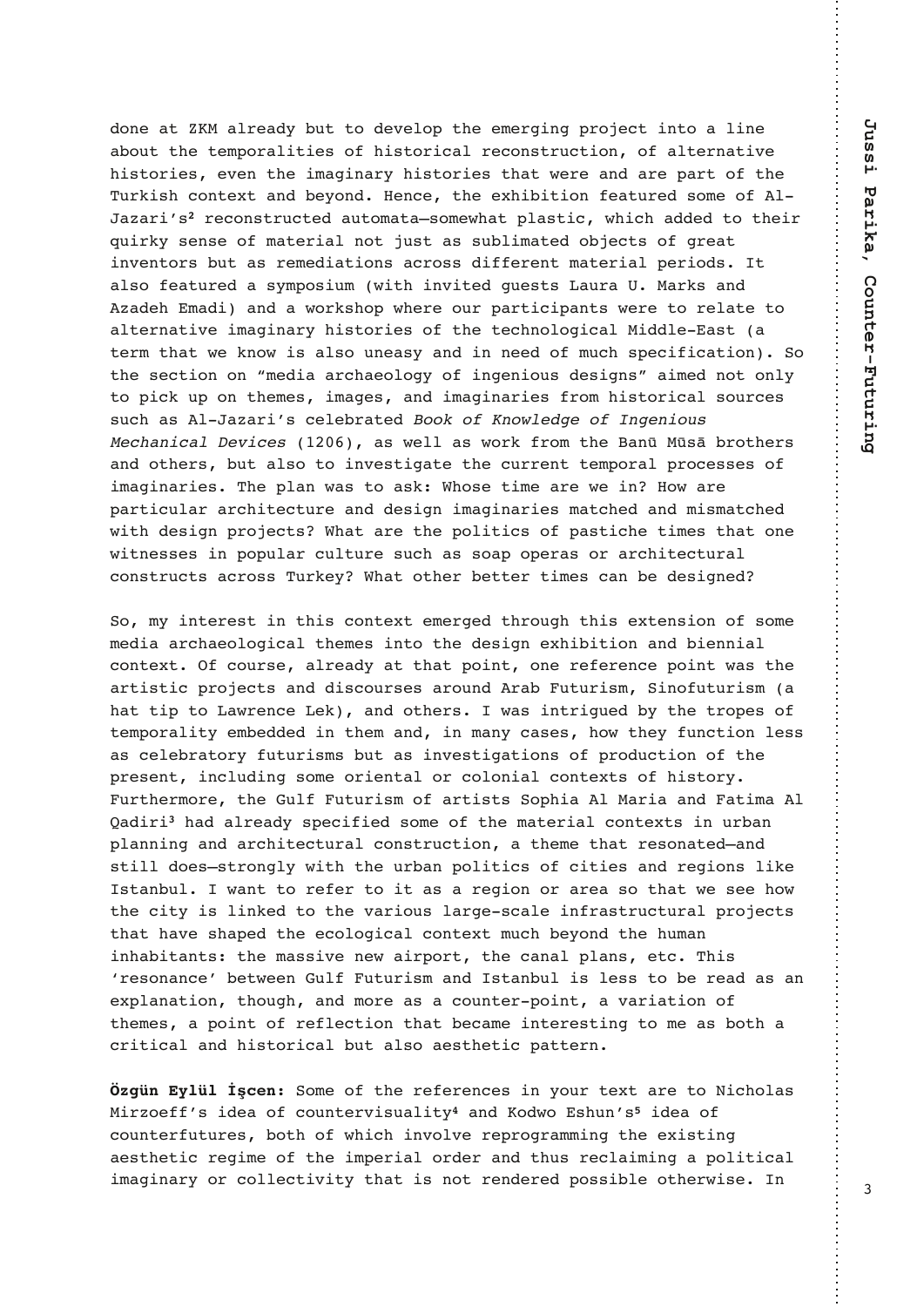=B63@E=@2A@31:/7;7<5B63@756BB=B634CBC@3=>3@/B3AB6@=C56B63 23B=C@=4B634@/5;3<B32>/ABA/@167D3A/A/;3/<A=40@7<57<5B63 >@3A3<B 1:=A3@B=7BA 23A7@32 AB/B3 B6/B 7A <=B B63@3 G3B /; 7<B3@3AB327<63/@7<5;=@3/0=CB6=EG=CA7BC/B3G=C@:/@530=2G=4 E=@9 =<;327/ / @16/3=:=5G =@3<D7@=<;3<B/:;327/ E7B67< B67A 5@=E7<5 7<B3@3AB7</:B3@</B7D31=A;=:=573A/<2B3;>=@/:7B73AB=@31=<475C@3  $=$ C@@3:/B7=<A67>B=</BC@3/<2B634CBC@3 =4  $=$ C@>:/<3B \$<3 1=C:2 /:A=A/GB6/BG=C@E=@9=<07=:=571/:/<253=:=571/:C<23@>7<<7<5A 233> B7;3A = 4;327/ AGAB3; A / < 2 7; / 57 < /a/ @73A 6/A 031 = ;3; = @3 @3:3D/ < B B6/< 034=@3K7< B63 / 53 =4 B63 <B6@=>=13<3 1:7;/B3 16/<53 =@5:=0/:  $>$ / $<$ 23;71)63G @3;/ $>$ =C@7;/53 = 4 B63 67AB=@71/:/ $<$ 2 B63  $>$ ;/ $<$ 3B/@G  $<$ B67A A3<A3 G=C@/BB3<B7=< B= B63;/B3@7/: 6/A / 2C/: @=:3 A7BC/B7<5 ;327/E7B67<D7=:3<B67AB=@73AB6/B1=<AB7BCB3B63C<3D3<<3AA/BB63 :3D3:=4A=173BG=@@357=</<2B631=<B7<53<B</BC@3=4B63A3 >@=13AA3AE6716@3<23@/<7<B3@D3<B7=<>:/CA70:3<B67A@35/@2 E63@3 2= G=C >:/13 G=C@ = < 5 = 7 < ? C7@73A E7B67<;327/ ABC273A @35/@27<5B63723/=41=C<B3@4CBC@7<5

E=C:2A/GB63@3/@3BE=>/@/::3:E/GA=46=EB=@3A>=<2 B = B67A 7<B3@3AB7<5 > @ = ; >B7@AB: GB67<9 B63 @3/A = <<br/>E/A 7<B3@3AB327<;327//@16/3=:=5G7<B6347@AB>:/13E/A031/CA37B >@3A3<BA=<31/A3=<3>=AA707:7BG=423D3:=>;3<B=4/A3B=4B3;>=@/:  $:3B6=2=$ : =573A B6/B 7< A=;3 1/A3A AB3; A 4  $@=$ : 67AB= $@1/$ : ;3B6=2=: =5G <3E 67AB= $@717$ A;  $4 = @3F$ ;  $> : 3$  7< A=; 3 1/A3A; 327/B63= $@G$ /<2 67AB= $@G$ E63B63@B63 E=@9 =4 @732@716 7BB:  $3@ = @ = B63@$  / <2 7< A=; 3 1/A3A 4@=;B63;/<G7<B3@27A17>:7</@GB/93AB6/B;/>>32/:B3@</B7D367AB=@73A =4;327/7<E/GAB6/B8CAB74732B63CA3=4B63B3@;L;327/ /@16/3=:=5GM3<2;G0==9'&%"",K<=EA==<  $G3/ @A =: 2 \ 7 < 7$ KE7B6 B63 27443@<B 2347<7<5 /><br/>> />>@=/163A B6/B 47<2 >/ @B71C:/ @:G7<B3@3AB7<57< B6/B0=2G=4E=@9B6/B7A<=B/A A=; 3B7; 3A 7; >: 732 0G 0/2 @3/ 27 < 5A = 4 B63= @G / C < 74732 NB63= @GO = @ 8CAB =<3;3B6=2=:=5G E7B6 / <=B3 =< B3; >=@:7B73A <2 B= /19<=E:3253 B67A 7A 7;  $>=$  @B/  $<$ B / A 7B  $<=$ B 033 $<$ / 13 $<$ B@:  $>$ / @B  $=$ 4 / @ $<$ 53  $=$ 4 1@7B71/: >=AB1=: =<7/: / <2 231=: =<7/: E=@9 B= 3<5/53 E7B6 / @167D/: 9<=E: 3253 7< E/GAB6/B@3D3/:7BA>3@A7AB7<5>/@B7/:7BG7BA>/@B71C:/@@=:37< 7;>3@7/:@357;3A

)63@3OA/:@3/2G/:=B/B>:/GE63<AC;;=<7<5B63<=B7=<=41=C<B3@ 4CBC@7A;E7B6B6363:>=4A3D3@/:B67<93@A/<2>@/1B7B7=<3@A

)63<A31=<2:GB67<9B634=1CA=<3<D7@=<;3<B/:/<231=:=571/: ?C3AB7=<A7A/<=B63@27@31B7=<E63@3B637AAC3=4<=<6C;/<B3;>=@:7BG 1=:3A  $7 <$  ", "  $4=@3F$ ; >: 3 E/A!"' / 0==9 =4 : 327/ /@16/3=:=5G/AAC167BE/A;=@3/0=CBB63>/@B71C:/@233>B7;3AB6/B /@3<=B;3@3:G;3B/>6=@71/:0CBD3@G;/B3@7/::G>@3A3<B7<B63 >@=2C1B7=<=42757B/:1C:BC@3G<=EB67A7A<=B<3EA/B/::B63 4=1CA =< @ @3 3/ @B6 ; 7<3@ : A =< : 7B67C; =< 4=AA7: 4C3: 7<4@/AB@C1BC@3A=4;327/1C:BC@36/D3033</93G>/@B=4B631@7B71/: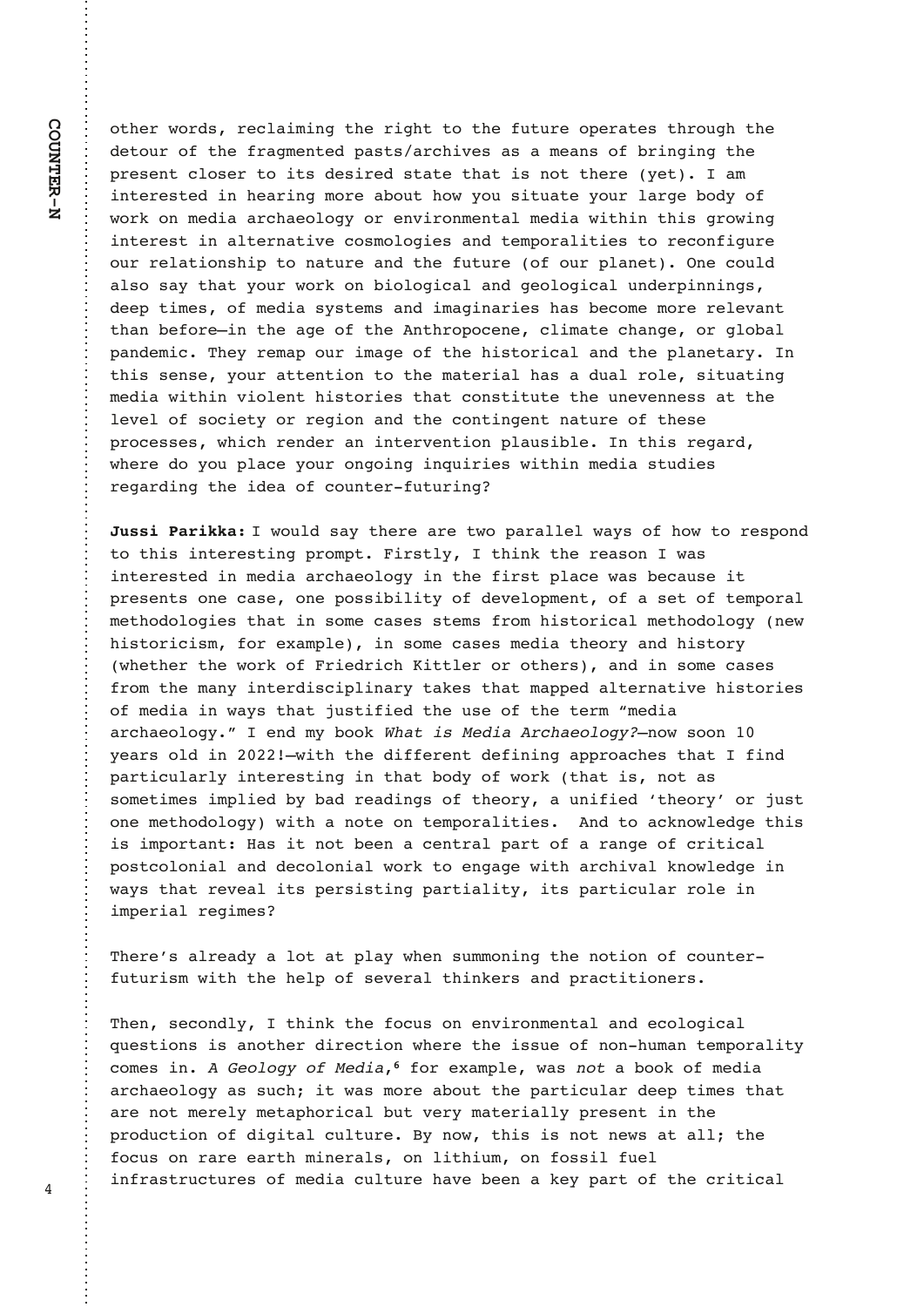230/B3A7<;327/ABC273A;=@30@=/2:G\$<3@3/2A/0=CBB63A3B=>71A7< B63;/7<AB@3/;<3EA3D3<B633<3@5G1=ABA=42757B/:7<4@/AB@C1BC@3A / <2 23D713A CB B= ; 3 B67A >/ @B71C: / @ 0=2G =4 E=@9 E/ A / : E/ GA / 0=CB B63 B73 7< 03BE33< B63;/B3@7/:7BG =4;327/ \* '7A B63 =0831B =4 =C@  $/$  </: GA7A 3D3<  $/$  <2 B3; >=@ : 7BG B= 316=  $)$  6=;  $/$  AJ : A/3AA3@  $*$  ! 7A = C@  $=0831B=4$  / </: GA7A 3<13 B63 A1/: 3 =4 7AAC3A 031=; 3A / 13<B@: >/@B =4 @3A>=<27<5 B= G=C@?C3AB7=< 6/D3 @ @3: G033< A/B7A4732 7< 4=1CA7<5 =< B63 AB/<2/ $@$  A1/:3A =4 /</:GA7A =4 2757B/: 1C:BC $@$  = $@$ ;327/ / <2 /;  $:=\textcircled{3}$  7 < B3  $\textcircled{3}$ AB32 7 < B63 B63; / B71/:: G / <=; /: =CAKAC16 / A / 11723 < BA / <2 ; / : E/ @3K=@B63 ; 3B6=2=: =571/:: G > 31C: 7/ @ AC16 / A <=< 6C; / < 4=@ A =4A3<A7<5!&'=@B63=B63@B7;3A=4;327/B7=<"", "

E/ <B B= / 22 = <3 ; = @3 B67 <5 B6 = C56 ) 67A = <3 A = ; 3E6/ B @34: 31BA B63 D/ $@7/BT = < = 4$  B63; 3A A>/ $@32$  OG E6/B  $\rightarrow$  A/72 3/ $@73@/0 = CB$  B63 ?C3AB7=<  $=4$  4CBC@7A; A 7< 1=<B3; >=@ @G / @B 0CB /: A= 7< @3:/B7=< B= B316<=: =571/: 4CBC@37<2CAB@73A)63<=B7=<=44CBC@3A6/A1@C17/::G16/<532E7B6B63 /CB=;/B32>@=13AA7<5=42/B//A>@3271B7=<;/167<3:3/@<7<5E=C:203 =<30CB7<53<3@/:B67A/>>:73AB=27443@3<BA1/:3A=4@343@3<134@=; A13</  $@7 = \frac{1}{5}$  / <<7<5 / <2 7<AC@ <13 1=; >/ <73A B= B63 1/ >BC@3 =4 D/: C3 7< =B63@E/GA B== B63 A>317471 1/A3 =4 ;/167<3 : 3/@<7<5 /22A B= B67A >71BC@3(=E6/BA=@B=44CBC@3A/@3B63A3/AB63G/@3<=B=<:G </@@/B7D3=<3A/AE/AB631/A3E7B6B63D/@7=CAB3FBC/:/<2 /C27=D7AC/:4CBC@7A;A=4B63 B613<BC@G/<2/:A=<=E7<B631=<B3FB  $=4$  3B6<= 4CBC@7A; A 4=@3F/; >:3 %7197<5 C> =< =2E= A6C< /<2 =B63@A OD31=7<32B67A/AB63>@=2C1B7=<KB631=<AB/<B>@=2C1B7=<K=4B6=CA/<2A =4B7<G4CBC@3A/6/BB7>B=:7H/03B6@=AHB==4CBC@3/A 1/:1C / B7=< = @ 1/:1C / B7=<A / A B63 @ 7A <= A>317471 =<3 0CB / 6=@H=< =4>=AA707:7B73AB6/B/@31/>BC@327<1/:1C:/B7D3@3/A=<7<5E67167A  $\leq$ =B;3@3:G@3/2/A/ $\leq$ 35/B7D3B67 $\leq$ 537B63@ $\leq$ = $\leq$ 3:7BB:3B3FBE@=B3 L =< $A723@B63<sub>5</sub>$  B63 4CBC $@7$ ; / 53 / A =<3 B6/B 7A 4CBC $@7$ < B63; = $AB$ :7;7B32A3<A3/<2G3B34431B7D37<B63;=ABE723A>@3/2A3<A3B63 ;=07:7H/B7=<=4D/@7=CA2/B/A3BA4@=;A/B3::7B3AB=5@=C<2@3;=B3 A3<A7<5 4 @=;;327/ >:/B4=@ A B= C@0/ < A;/@B7<4@/AB@C1BC@3A /A >/@B=4 B63B@/7<7<5=4/:5=@7B6;A/<2>@3271B7D3;3/AC@3A=@3F/;>:3 A/B3::7B32/B/=<5@=C<2:3D3:16/<53AK7<4@/AB@C1BC@3A0C7:27<5A C@0/<5@EB6 /5@71C:BC@3 /<2 1@=> G73:2AK1/<03 432 7<B=;/167<3 :3/@<7<5AGAB3;AE7B6B63/7;=4>@3271B7D32/B/B6/B1/<43327<B=4=@ 3F/;>:347</<17/:>@3271B7=<A[M](#page-9-2)-

) = ; 7A?C=B3 3: 3CH3 E6 = E/A ?C=B7<5 +7<13<B3 "7<<3:: 7 ,"( % '%##!' ('(%"' '%,"( %&%\* )=03B@'>>327<A=;3=<33:A3OA1/:1C:/B7=<A=44CBC@3A03E/@3)63A3/@323D=C@7<5 4=@13A3D3<74B=@3>3/B,3/@3<=BB=23;=<7H3B631/:1C:/B7D3 4CBC@3A37B63@8CABB=A37H3B63;3/<A=44CBC@7<5/<21/:1C:/B7<5

:793 B67A  $4@$ :7<5 =4 LA37H7<5 B63 :3/<A =4 4CBC@7<5ME6716B@C:G1/>BC@3AB63A>7@7B=4#4CBC@7<5/<2=C<B3@#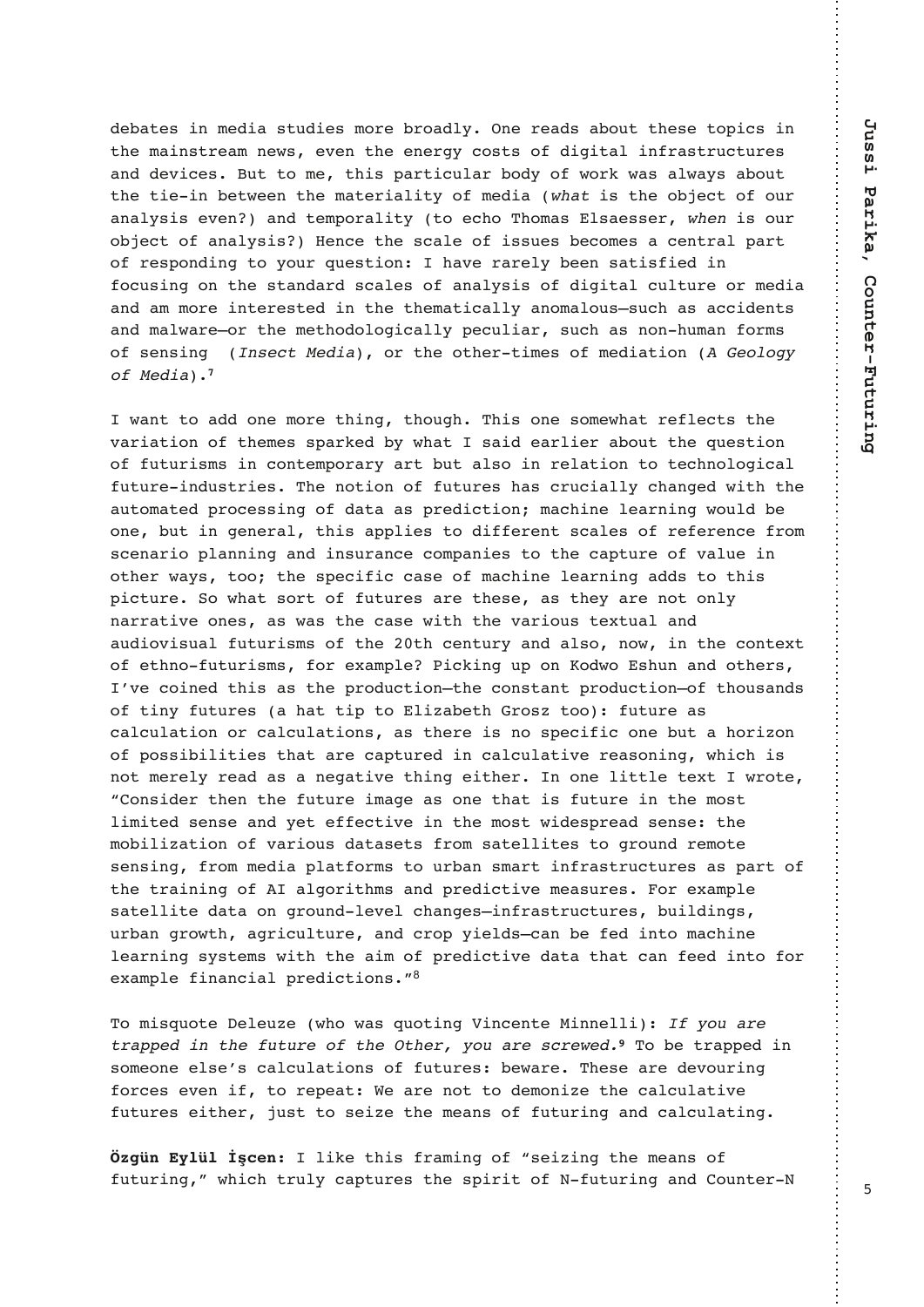/B:/@53B/:A=@3;7<2A;3=4B63723/=4L231=:=<7H7<5A>31C:/B7=<M 4@=;B631/>BC@3A=447</<13/<2AC@D37::/<137<1@3/A7<5:G3<B/<5:32 E7B6 /: 5=@7B6; 71;327/ = @7<AB/<13 7;33 /6<5OAE=@9 =< L;75@<B 4CBC@3AM=443@A/B@/<A</B7=</:/<20=BB=;C>>3@A>31B7D3=<B63 1 C: BC@ : > @ -2 C1 B7 = < = 4 4 CBC@7 BG (6323;=<AB@/B3A6=E27A>=AA3AA32 1=;;C<7B73A3<D7A7=</<23</1B=B63@>=AA707:7B73A31=<=;73A AC0831B7D7B73A 4CBC@3A 0G @31:/7;7<5 B63 @3/:; =4 A>31C:/B7=< E6716 6/A 031=;3 / A7B3 = 4 AB@C55:3 7BA3:4  $\text{$< B63 = B63 \text{ } @lt; 6/ < 2$  E3 E7B < 3AA 3B6<=4CBC@7AB71/<2A>31C:/B7D323A75<>@/1B713AE6716=4B3<3<5/53 >@=47B2@7D3<B316<==@73<B/:7AB=@>=:7B71/::G/;07D/:3<B/53<2/A )63G=4B3</1B:3AA/A/1@7B71/:=@1=C<B3@>@/1B713B6/< 7<4@/AB@C1BC@3A4=@E6/B"/@97A63@1/::ALA173<13471B7=<1/>7B/:[M](#page-9-5) E67:3>@3A1@707<5A>3174717;/57</@73A=4>@33;>B7D3@7A9/<26=>3 /;  $1C@7=CA$  6=E G=C </ D75/B3 B63A3 1=<4:71B32  $@3/$ :; A =4 A>31C:/B7=< =E 2=G=C3D/:C/B3=@A7BC/B3B631C@@3<B/3AB63B71A/<2B316<7?C3A=4 A>31C:/B7=<35B63>=>C:/@7BG=4A>31C:/B7D323A75<23A75<471B7=<A /<2B637@>=:7B71/:7;>:71/B7=<A7<B63>@3A3<B

! B67<9 7:33 / 6<5 / <2 = B63@A 6/D3 03BB3@ / <AE3@A B6/< 2= B= B67A ?C3AB7=< CB E/<B B= 316= B63 A>7@7B =4 G=C@ ?C3AB7=< 0@734: G B67<9 A>31C:/B7=<K: 793;/<G=4 B63 B3@;A E3/@3CA7<5 A=; 3B7; 3A 6/D3 B= CA3 / <2 @34: 31B C>=<K031=; 3A / >6/ @ / 1=: =571/: B3@ 7<B63>67:=A=>671/:A3<A3=4B3<;3<B7=<321C@3/<2>=7A=< #/D75/B7<5B67A/;075C7BG7A1@C17/::7937B7A4=@;=AB>3@6/>A/:: =4 = C@ / BB/ 16; 3<BA7<: 743 BOA 1: 3/ @ B6/ B NA>31C: / B7 = < O 7A <= B 27 @ 1B: G / : 703 @ B= @G AB/ < 13 / B /:: / < 2 B63 = D3 @ CA3 = 4 B63 B3 @ 7 < /@B7AB71/<223A75<1=<B3FBAB3AB7473AB=B67A/;/:A=5C7:BG4=@ CA7<57B / 07B B==:703@::G / B B7;3A (>31C:/B7D3 23A75< /A;/>>7<5 /::A=@BA=47<B3@3AB7<54CBC@3A7A<=B<313AA/@7:GD3@G4@C7B4C: A>31C:/B7D323A75<B6/B/BB/163AB=/1@C17/:1C:BC@/:>=:7B71A=4 1= $\langle B3; \rangle = \mathcal{Q}$   $\mathcal{Q}$   $\hat{B}$   $\hat{B}$   $\hat{C}$   $\hat{B}$   $\hat{C}$   $\hat{C}$   $\hat{C}$   $\hat{C}$   $\hat{C}$   $\hat{C}$   $\hat{C}$   $\hat{C}$   $\hat{C}$   $\hat{C}$   $\hat{C}$   $\hat{C}$   $\hat{C}$   $\hat{C}$   $\hat{C}$   $\hat{C}$   $\hat{C}$   $\hat{C}$   $\hat{C}$   $\hat{C}$  7<B3@A31B7=</:/53<2/7A=<B631=<B@/@G:793:GB=03>@=2C1B7D3  $(>31C.$  / B7D3 3>7AB3; =: =5G B6/B 6/A / 1:3/ @ C<23 @AB/ <27<5 =4 > / @B7/: AB/93A = 4 9 <= E: 3253K/ < 2 / 67AB=@71/: C < 23@AB/ < 27 < 5 = 4 7 < AB7BCB7 = < / 1=<B3FBA=4AC16;3B6=2=:=573AK031=;3A7;;327/B3:GA=;3B67<5;=@3B6/< /  $4 = @C$  /  $71$  AB/<13 B= 7<D3<B7=< /<2 7<<=D/B7=<

AG=C6/D3=CB:7<32A=4/@B63B@/831B=@G=4G=C@ @3A3/@16/<21C@/B=@7/:>@/1B7137A7<B3@27A17>:7</@G7<B63A3<A3=4 3<5/57<5E7B6/<2AB/G7<5@313>B7D3B=D/@7=CA723/A/<2?C3AB7=<A / @7A7<5 4@: 27443@3<B 27A17>:7<3A /<2 7<B3::31BC/: B@ 27B7=<A 4C@B63@?C3AB7=<E=C:203@3:/B32B=B67A53ABC@3=4A7BC/B7<5G=C@  $E=$  @9 ; = @3 67AB= @71/:: G B67A B7; 3 , 6/B / @3 G= C @ 67AB= @71/: / <2 B63=@3B71/: @343@3<13AE7B67<473:2AAC16 /A1=;>CB/B7=< 23A75< /@BA /<2/@167B31BC@3/AG=C/@3/B63=@7AB/<21C@/B=@1=;;7BB32B=/:: B63A3 A723A = 4 > @ 1B713 / B = < 13

! )67A7AAC16/B=C56=<3B=/<AE3@-E=C:2@/B63@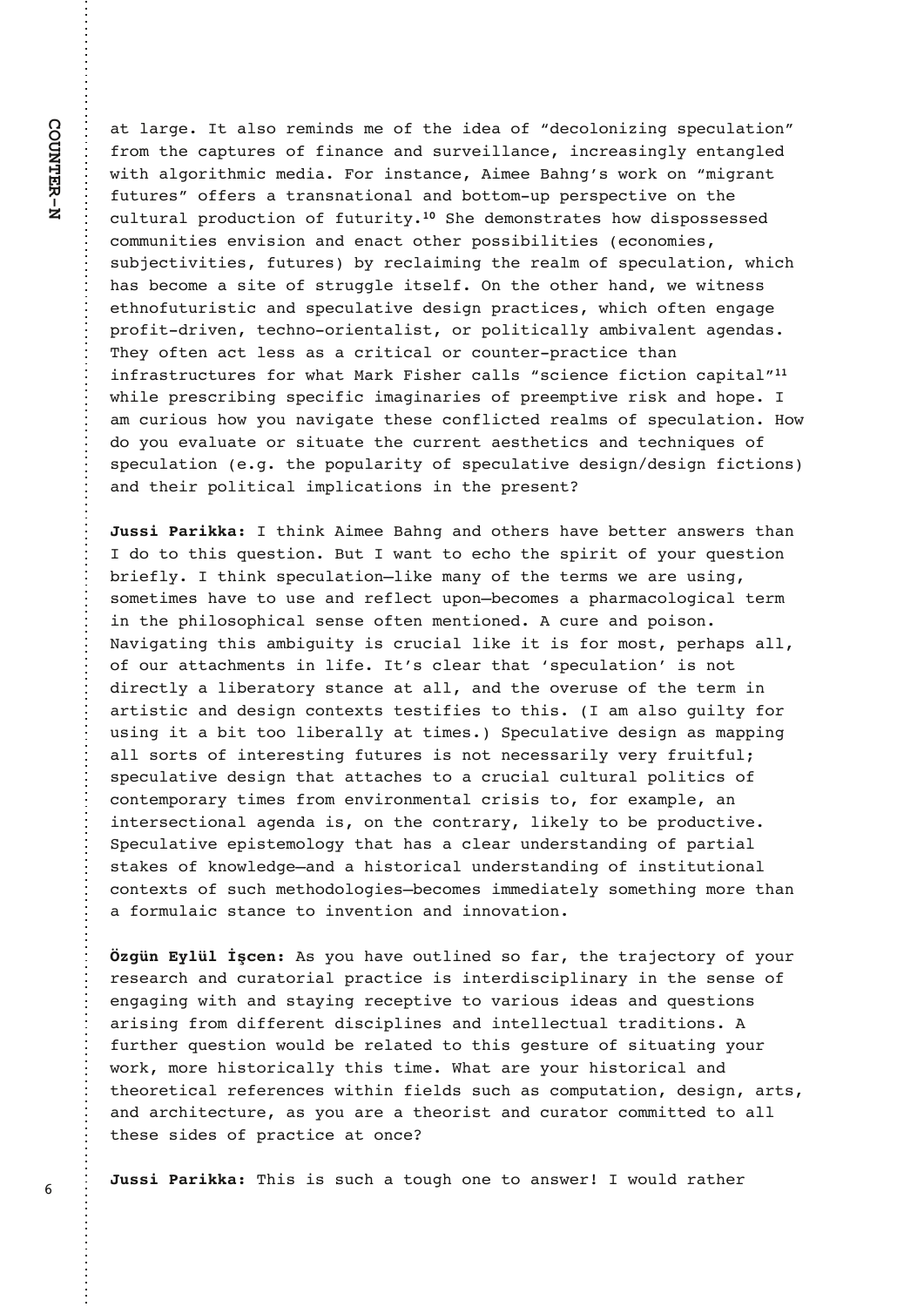retain the right to not do this in ways that become an *identity*. I would be more than happy to refuse many of the labels given to my work regarding media archaeology or media theory or whatnot. Instead, Foucault's note on leaving identification to the cops is more to my liking. But I understand that you are after something else, perhaps something that helps to offer a map of movements across different commitments. One earlier field of discussions that influenced my interest in both theory and cultures of design, art, architecture was new materialism. My original training was in relation to different methods and theories of interpretation and representations, like for many others too; so new materialism, especially in the Deleuzian inspired feminist readings (Braidotti, Grosz, and others) and, for example, Manuel Delanda's 1990s work, provided one particular trail about material forces that stuck to me for a long time and probably still is in the back of my head in whatever I write; same applies to Deleuze and Guattari whose A Thousand Plateaus I meticulously read in our little reading group with two friends (Teemu Taira and Pasi Väliaho) around the turn of the millennium in Turku. The various ways of approaching non-representational material cultures as part of cultural analysis is both a theoretical insight and a methodological opening, as well as a way of writing that I find personally interesting. And as said, it is also present in how I approach nonacademic practices, too, such as in design and artistic work, including curatorial work. I am now curating a show with Daphne Dragona on Weather Engines in Athens, at Onassis Stegi, that somewhat describes this interest but with a specific environmental angle: Our exhibition, and the adjacent book we did as a sort of an alternative glossary of weather with over 20 contributors, responds to the centrality of weather as measured and somewhat produced in technological contexts, but where technology is not merely read in relation to more recent debates of geoengineering; techniques of the body and experience are present in the works we have selected, as are different approaches to knowing the weather that becomes an epistemic and aesthetic field of dynamic forces. So again, and in different things I do, the puzzle of materiality that is something beyond an object attracts me; these fields, atmospheres, forces of materiality that take different forms and shapes in different projects.

**Özgün Eylül İşcen:** Following upon this last example, I want to ask you about the 'logistics' that have enabled and shaped your research trajectory. You have been passing by various institutions in different parts of the world, collaborating with numerous practitioners, inspiring their works, and getting inspired by theirs. I want to ask how you navigate all these infrastructures, networks, and relations you have accumulated via collaborations. What are some explicit outcomes of such interdisciplinary work while always bringing it back to the debates related to media and arts? We also witness novel forms of knowledge production and dissemination nowadays. Where do you see the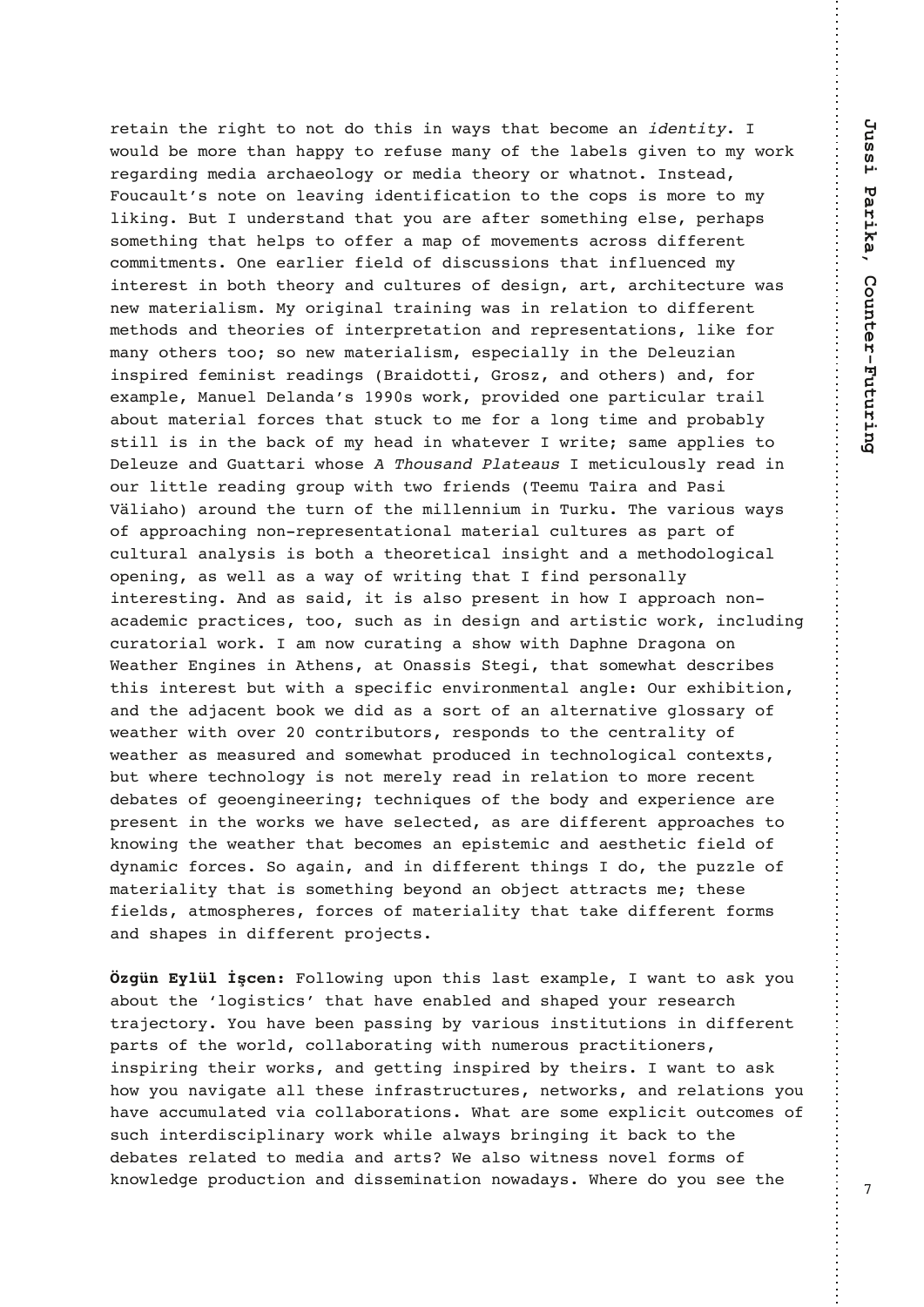C>1=;7<5B@3<2A3A>317/::G@35/@27<5B63A3/BB633253=4/1/23;71  $4 = \textcircled{a}$  A  $\div$  2 ABG: 3A

)67A?C3AB7=<47BAE7B6/D3@G;C<2/<3;=;3<B=4A3:4 @34:31B7=<6/28CABB63=B63@2/GE/A1/::32/;327/A16=:/@K 1/ <<=B @3; 3; 03 @ E6/ B 1 = <B3FB 7 B E/ AKE6716 / A / 23A1 @7 > B7 = < 7A 5C3AA /A 47<3 /A A=; 3 = B63@ B3@ 0CB @3/: 7H32 B6/B N; 327/ABC273AO /A / 27A17>:7<3 6/A 033< =<: G =<3 7<AB7BCB7=</: 6=; 3 4=@; 3 /: =<5 B63 G3/@A ABC273267AB=@G0=B6>=:7B71/:67AB=@G/<21C:BC@/:67AB=@G >67: =A=>6G / <2 A=17=: =5G 272 / % =< B63 1C: BC@: 67AB=@G / <2 :  $327/$  / @ 6/3=: =5G =4 <3BE=@9 / 11723<BA "G 47@AB / 1/23: 71 8=0 B3;  $>=$  @/ GG B6=C56 E/A 7< 757B/: C: BC@3 3<232 C B3/167<5; 327/ ABC273A 47@AB7< 3@/<G4=@/A6=@BE67:3B63<;=@3>3@/<3<B:G7< B63 \* 0CB / 4B3 @ B6/ B E/ A 7 < / < / @B / <2 23A75 < A16 ==: 4 = @ G3/@A /<27<03BE33<E/A/D7A7B7<5>@=43AA=@7</17<3;/ABC273A 23>/@B;3<B /A E3:: /A 7< / 23>/@B;3<B =4 >6=B=5@/>6G E63@3 AB7:: /; /B"\*7<%@/5C3:3/27<5B63\$>3@/B7=</:;/53A>@=831BC<B7:B633<2  $=4$  <2; G <3E 8=0 7A 7< /23>/ @B; 3<B =4 757B/: 3A75< /<2 <4=@;/d=cB + BC273A 7< /@6CA, 63B63@B67A A/GA A=;3B67<5 /0=CB + G = E< A674B7<5 B@ 831B=@G =4 A16=:/@:G E=@9 /<2 /447:7/B7=<A =@A6=EA B6/B N;327/ ABC273AO7A /: A= / 53<3@: B3@; B6/B7A <=B B732 B= / 23>/ @B; 3<B/: </; 3 7A / <=B63@ ?C3AB7=<

CB;=@3 A= B6/< =CB:7<7<5 /< 7<AB7BCB7=</: 67AB=@G G=C@>@=;>B6/A /5/7</233>3@;3/<7<5B6/B7A;=@37<B3@3AB7<57<2332)63A3D/@7=CA 7<B3@/1B7=<A/ / @3\dml 4C<2/;3<B/::G\ /<2\ 7< B63\dml 3AB\1/A3A\ /< 3F16/<53\ B6/B 6/A  $\ell$  < 34431B =  $\epsilon$  6=E E3 2 = B67 < 5A A = : 3B67 < 5 E3 1/ < 1/ : : 3D3 < N;3B6=2AO7<B633F>/<232A3<A3B6/B7<1:C23A>@/1B713,7B6G=C@ >3@;7AA7=< 1/< ?C=B3 / >/AA/53 E@=B3 4=@B63 =@8/</<2 H316 B@/<A:/B7=<A=4;G'&%"",/A>/@B=4/<3E>@34/13

%"",'%)&'&"!"'(!&"'& !' & % ( ' & # % " ' '%!& "% ' "! "! #'& &-)!&" ' &&#!&&'#!!&''('"! "!'+'&-!+!&-!&"(%&&!!&('&&''%%, !"'&-""&-%!" #&"##%!"'% "'!!& !"!#'&''& &!#&"""&&!'%"&& "%%&-!!%!%"(#&''"#!(#-%&'('-'!  $\%$  '  $\$($ "!  $\#'$  & +#!!'!'%"('"!'"'&""''' " %"",&'%)!&'""!#'&! '"& %%&'""\*'\*&!)%#!(&'"!&#!(''%)& '\*! !! &'(&-%'&'"%,!%'#%'&- $8<sup>2</sup>$ &'"%,"'!"",!&!&"\*)%'%!&'"!&&(&'& "! "!&'%'''%)&&"%"&&!(&&& #"%'!'"% )%"(&%&"!&")"(&"!&''!\*"!#'& '!'%"(  $1 * 8" \% 8"$  & (88''! & !  $8"$  (8 ( ! '%! & "% ! & ) %!' !(&('!"'%&''',&"'%% %,(!(!%"% &"%&%!)! '"#%'&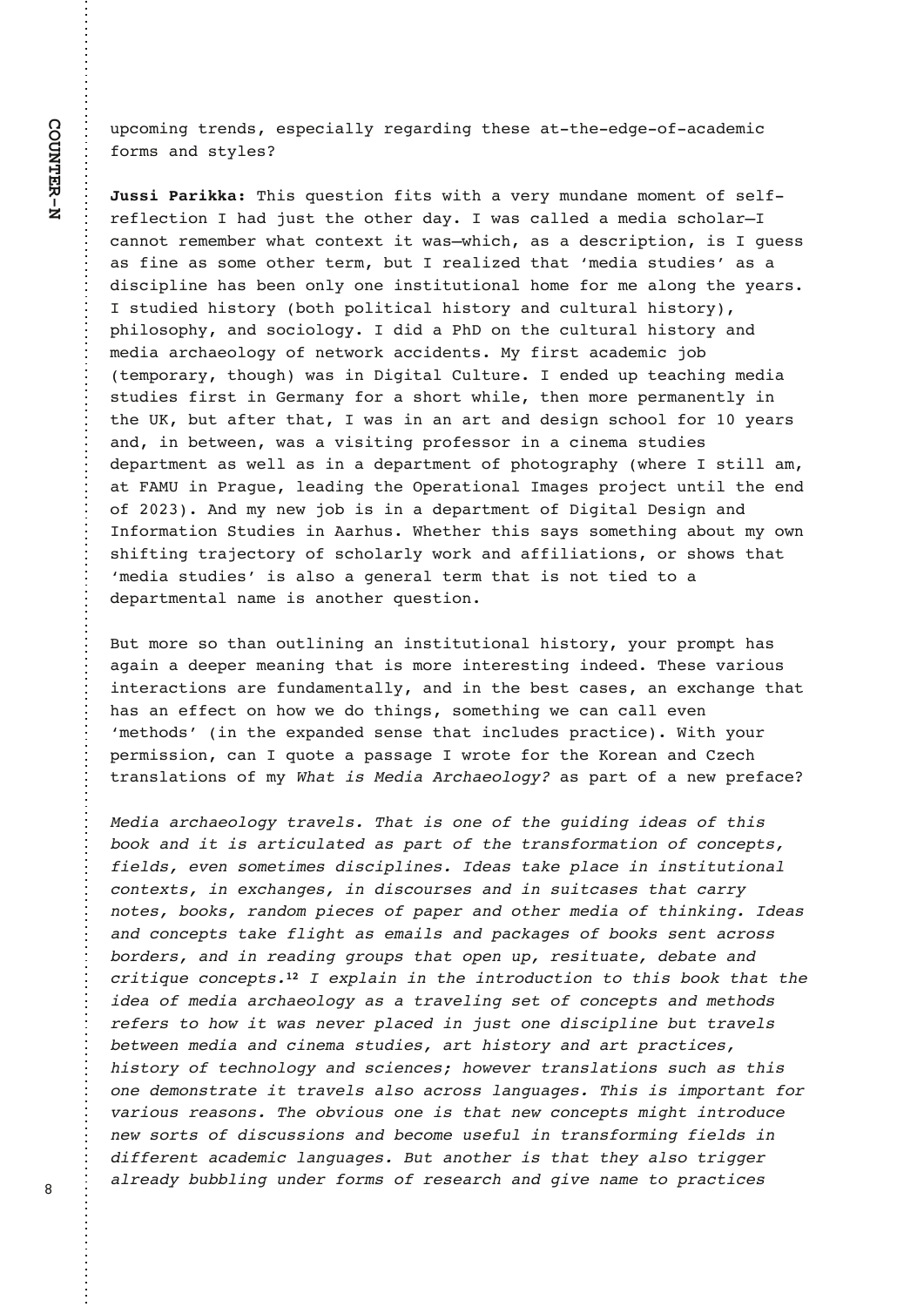$1'$  ,  $1'$  ,  $1''$  ,  $1''$  ,  $1''$  ,  $1''$  ,  $1''$  ,  $1''$  ,  $1''$  ,  $1''$  ,  $1''$  ,  $1''$  ,  $1''$  ,  $1''$  ,  $1''$  ,  $1''$  ,  $1''$  ,  $1''$  ,  $1''$  ,  $1''$  ,  $1''$  ,  $1''$  ,  $1''$  ,  $1''$  ,  $1''$  ,  $1''$  ,  $1''$  ,  $1''$  ,  $1''$  ,  $1''$  ,  $1''$  ,  $1''$  $1 \t 8 \t * \t 1 \t 1 \t 0$  1 "% 1 \ 8 ## 8 \ 8"  $8'$  "% (' ! "'  $$$  (' ' " ' ! ' ' \* " % " ' ! &  $\frac{1}{2}$   $\frac{1}{2}$   $\frac{1}{2}$   $\frac{1}{2}$   $\frac{1}{2}$   $\frac{1}{2}$   $\frac{1}{2}$   $\frac{1}{2}$   $\frac{1}{2}$   $\frac{1}{2}$   $\frac{1}{2}$   $\frac{1}{2}$   $\frac{1}{2}$   $\frac{1}{2}$   $\frac{1}{2}$   $\frac{1}{2}$   $\frac{1}{2}$   $\frac{1}{2}$   $\frac{1}{2}$   $\frac{1}{2}$   $\frac{1}{2}$   $\frac{1}{2}$   $# \%$  "  $8'$  "  $\%$  "  $8$  ! ! ! " , ('  $8$  #% ' , % & &  $($   $\frac{1}{2}$  (  $\frac{9}{6}$  $\frac{1}{2}$   $\frac{1}{2}$   $\frac{1}{2}$   $\frac{1}{2}$   $\frac{1}{2}$   $\frac{1}{2}$   $\frac{1}{2}$   $\frac{1}{2}$   $\frac{1}{2}$   $\frac{1}{2}$   $\frac{1}{2}$   $\frac{1}{2}$   $\frac{1}{2}$   $\frac{1}{2}$   $\frac{1}{2}$   $\frac{1}{2}$   $\frac{1}{2}$   $\frac{1}{2}$   $\frac{1}{2}$   $\frac{1}{2}$   $\frac{1}{2}$   $\frac{1}{2}$   $\mathbb{R}^n$  . If  $\mathbb{R}^n$  ,  $\mathbb{R}^n$  $8*$  $\boldsymbol{\mathcal{S}}$ " (! ' "! &' ( & " ' & ' + % & & # "&"#  $\frac{1}{8}$  $% ($  $\frac{1}{\sqrt{2}}$   $\frac{1}{\sqrt{2}}$   $\frac{1}{\sqrt{2}}$   $\frac{1}{\sqrt{2}}$   $\frac{1}{\sqrt{2}}$   $\frac{1}{\sqrt{2}}$   $\frac{1}{\sqrt{2}}$   $\frac{1}{\sqrt{2}}$   $\frac{1}{\sqrt{2}}$   $\frac{1}{\sqrt{2}}$   $\frac{1}{\sqrt{2}}$   $\frac{1}{\sqrt{2}}$   $\frac{1}{\sqrt{2}}$   $\frac{1}{\sqrt{2}}$   $\frac{1}{\sqrt{2}}$   $\frac{1}{\sqrt{2}}$   $\frac{1}{\sqrt{2}}$   $\frac{1}{2}$   $\frac{1}{2}$   $\frac{1}{2}$   $\frac{1}{2}$   $\frac{1}{2}$   $\frac{1}{2}$   $\frac{1}{2}$   $\frac{1}{2}$   $\frac{1}{2}$   $\frac{1}{2}$   $\frac{1}{2}$   $\frac{1}{2}$   $\frac{1}{2}$   $\frac{1}{2}$   $\frac{1}{2}$   $\frac{1}{2}$   $\frac{1}{2}$   $\frac{1}{2}$   $\frac{1}{2}$   $\frac{1}{2}$   $\frac{1}{2}$   $\frac{1}{2}$   $\%$  '!! "% + #  $($   $\frac{1}{4}$  %  $\frac{1}{4}$  %  $\frac{1}{3}$  $\frac{1}{2}$   $\frac{1}{2}$  % & ( &  $B'/A = 4$  :  $= B7 = 8$   $\overset{\circ}{\phantom{0}}$  :  $+$   $\overset{\circ}{\phantom{0}}$  " : % &' % &' % :  $" " " ! \ 90" ( !$  $\%$  "", '!  $\frac{1}{2}$  & ( & & %! -&  $\frac{1}{2}$ ,  $\frac{1}{2}$ ,  $\frac{1}{2}$ ,  $\frac{1}{2}$ ,  $\frac{1}{2}$ ,  $\frac{1}{2}$ ,  $\frac{1}{2}$ ,  $\frac{1}{2}$ ,  $\frac{1}{2}$ ,  $\frac{1}{2}$ ,  $\frac{1}{2}$ ,  $\frac{1}{2}$ ,  $\frac{1}{2}$ ,  $\frac{1}{2}$ ,  $\frac{1}{2}$ ,  $\frac{1}{2}$ ,  $\frac{1}{2}$ ,  $\frac{1}{2}$ ,  $\frac{1}{2}$ ,  $\frac{1}{2}$ ,  $\cdot$  "! & &" 

CAB / A 6/2 A/72 L = < OB 723 < B74G : 3 E7B6 : 327/ / @ 6/3=: = 5G = <: G M 5= / 0=CB ?C=B7<5 A=; 3B67<5 7< @3: / B7=< B= B6/ B 473: 2 CB 7<2332 B67<9 B6/B B63 723/ =4 3F16/<53A B@D3:A /<2 :=07:7BG / @3 1=<AB/ <B 63@;/5<C; =>CA ' & " "' "!& <2 =4 1=C@A3 / :=<53@D3@A7=< =4 B67A E=C: 2 5= B= 27A1CAA 2E/ @ (/72OA L) @ D3: 7<5 ) 63= @ SM "7393 /: 3<sub>R1</sub>

CB 03A723A B63 B63=@3B71/: E=@2 B63 723/ @343@A B= /< 3D3@G2/G:3D3: 7< E6716 E3 >719 C> /:: A=@BA =4 :7BB:3 B67<5A 1=<13>BA E=@2A /<2  $=$ B63@ 6/07BA /:=<5 B63 E/G /<2 B/93 B63: E7B6 CA B= B63 <3FB >:/13 /<2  $6 = > 34C$ : G 57D3 0/19 7< B63 >  $@=13AA$  3 $@=13AA$ 6/D3 033< :=@3 / <2 :=@3 /BB@ 1B32 =D3@ B63 G3/@A B= E=@97<5 E7B6 <=< /1/23:71 1=<B3FBA AC16 /A  $7 < 1$ C@ B= @  $7/$ :  $>$  @ 831BA / A 7B 4= @ 13A = <3 B= :3/D3 B63 > / @ B71C: / @ ABG 3 =4 E= @ A 0367<2 / <2 B67<9 7< = B63 @ E/ GA 7< / <2 B6 @ C56 A>/ 13 7< 1=::/0=@B7D3 E/GA E7B6 3D3@G=<3 7<D=:D32 /<2 7< E/GA B6/B /:A= >/G /BB3<B7=<K/<2 /> />>@317/B7=<KB= /:: A=@BA =4 3F>3@B7A3 =4 4=@3F/:>:3  $B316 < 717 / < A$ 

W!+PNND!1<MDFF<! • D??G@ &<NO < | ?! 0OC@M 'POPMDNHN• ! \* H<BDI < MT!5@HKJM<GDOD@N!DI! \$JIO@HKJM<MT!"MOI<I?!7DNP<G\\$PGOPM@E\*OSPGOPM@!5C@IMT!<I?!\$MDODLP@[ \*!IJ\*W"XVW\*\*!! ZV^ [ ^€! COOKN•©©? JDEJMB©WV€WV^V©WZ]Y [ 1 ^Z€XVW]€WZWZY !!

<span id="page-8-1"></span><span id="page-8-0"></span>K ! GI+<U<MD ! JM #<?b R <UI: <H<l ! "=P! GI: R UU! D=I ! \* NHB ROC D=I ! <MII3<UBU! <GI+<U<MD ! R<N! <! NG CHI <1 ?! DI Q@IQUM RCJ! GDQ@'! AMJH! WWY. ! QJ! WKV\! <1 ?! C<N! = @SJH@IFI JRI! AJM CDN! RJMF! JI!<POJH<O<•! AJM @S<HKG@!<N!?J>PH@ O@! DI!5C@#JJF!JA!,IJRG@'B@JA!\*IB@DJPN!  $\alpha$  C  $\alpha$  D  $\alpha$   $\alpha$   $\alpha$   $\alpha$   $\alpha$   $\beta$ 

<span id="page-8-2"></span>Y ! 4@@ <GNJ!' <CDH<! "GI 2<?DMD! ! 4JKCD<! "G: <MD<\*! • "GI 2<?DMD! <I ?! "G: <MD<! JI ! (PGA! 'POPMONHE !! %U@! %DBDO<G ! / JQ@H=@MWZ . ! XVWX . ! COOKN @ERRRE?<U@?DBDO<GE>JHCHPND>© <MOD>G@EWYYY @W@<GL<?DMD#<G#!H<MD<#JI#BPGA#APOPMDNHE

<span id="page-8-3"></span>Z ! / D>CJG<N'. DMU@AA. ! 5C@ 3DBCCI QJ! - JJFE! "! \$JPI O@ACDNQJMT! JA! 7DNP<GDOTE!" %PMC<H-! %PF@ 61 DQ@MDOT! 1M@NN•! XVWW €!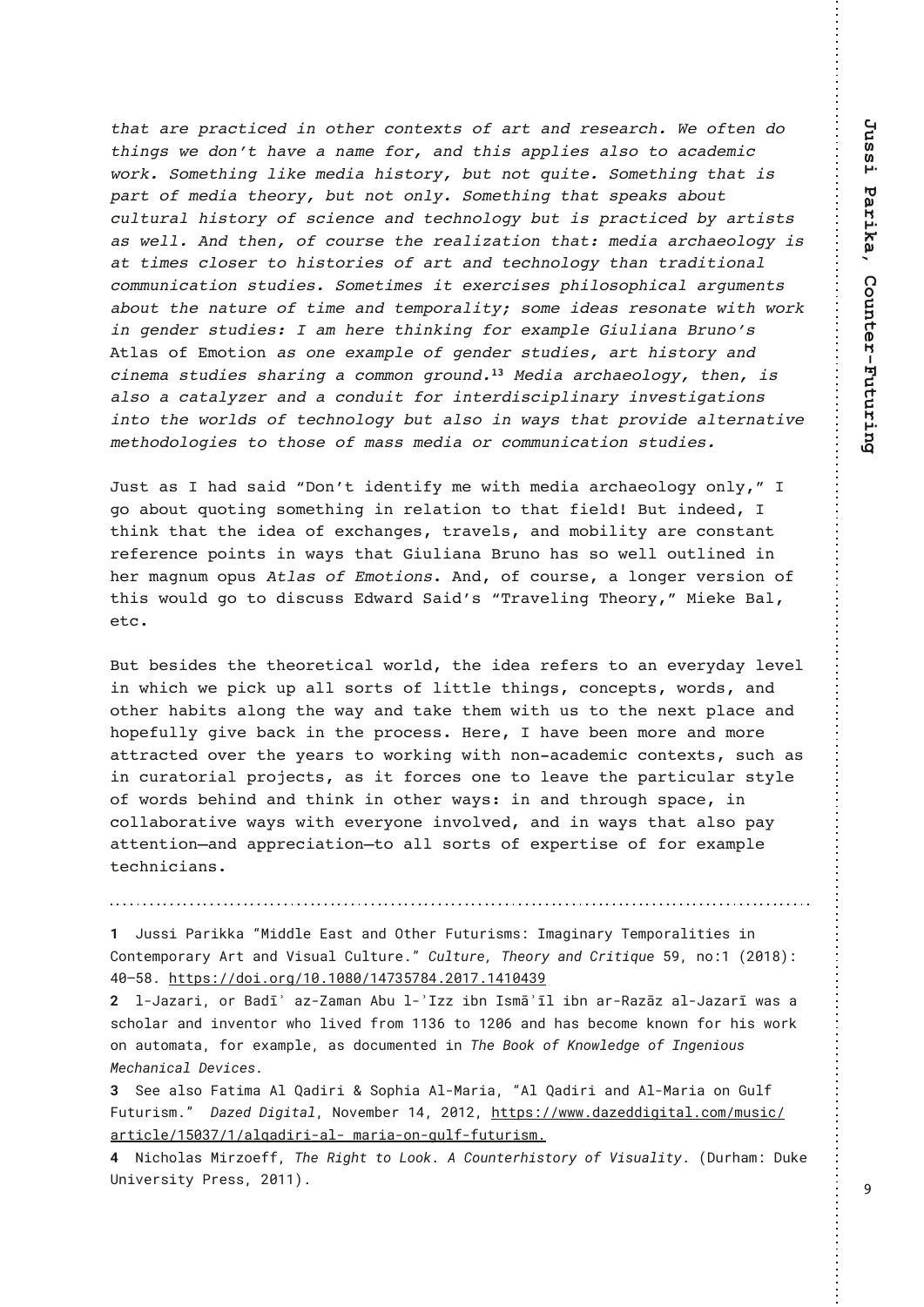<span id="page-9-0"></span>[ !, J?RJ! & NCPI • ! • 'PMDC@M \$JIND?@McODJIN! JA! "AMJAPOPMDNH+ • ! \$3 • ! 5C@ / @R! \$@! O@! ID<G! 3@D@RIY •! I J€! X •! "4PHH@MXVVY • •! X ^ ] ^ YVXE! COOKN @©? JDEJMB©WEWY[Y©I>MEXVVYEVVXW 1 : +PNND! 1<MDFF<! \*IN @ Q. @ D<\*! "I!" M>C<@ GJBT! JA! "ID H<GN! <! ?! 5 @ Q J GJBT!". DII @ KJ GDN\*! 61 DQQANDOT! JA! DIIQNJO<! 1 MQNN • ! XVWV • €!

<span id="page-9-1"></span>I ! + PNND! 1<MDFF<\*!"! (@IGUBT! JA!. @'D<!". DII @<KJGDN\*! 6IDQ@INDOT! JA!. DII @NJO<! 1M@NN\*! XVW • €!!

^ ! + PNND! 1<MDFF<•! • 5CJPN<I ?N! JA! 5DIT! ' POPM@NE•!. <>CDI JGJBT•! + PGT! [ •! XVW+€ COOKN GEEPNNDK<MDFF<EI @DEXVW@VI @VI COCJPN<I?NtJAtODI TtAPOPM@NC!!!!

<span id="page-9-2"></span>!! (DGG@N!%@G@PU@!•8C<O!DN!OC@\$M@<ODQ@">O}•!-@~OPM@KM@N@O@?!<O!5P@N?<T!G@~OPM@ NGADGNI<O CC@'&, \*4!'DGHI'JPI?<ODJI •! 1<MDN•! W ^] •! MGQDN@'!ON<IN>MDKODJI!<I?! ONKING<ODJI!=T!\$C<MG@NI+E!4ODQ<G@!COOKN•@@?@G@PU@E>G<EKPM?P@E@?PCN@HDI<MGRC<OL >M&CDQ@t<>OtWItH<M>CtW^IGG@OPM@tWY4@@<GNJ.Y@QK!/<GNOWSH+!(DGG@N!%@G@PU@^! #@R<M@JA!OC@JOC@MIN!?M@<H++!.<T!WWY!XVV]E!OOOKN+@@RRRETJPOP=@E>JH@R<O>C}  $Q_i$ , GCD\4\( $\ddagger$ 0:!!!

<span id="page-9-4"></span><span id="page-9-3"></span>WV ! "DH@@#<CIB . DBM<IO 'POPM@N ! %@JGJIDUDIB! 4K@PG<ODJI!DI!'DI<I>D<GI5DH@N! "%PMC<H+!%PF@6IDQ@MDOT!1M@N+!XVW|•€!!

<span id="page-9-5"></span>WW!.<MF!'DNC@MI(CJNONJA!.T!-DA@EI8MOODIBNJJI!%@KM@NNDJI •!)<PIOJGJBT!<I?!-JNO ' POPM@N•!" 8DI > C@NO@M•!; @MJ!#JJFN•! XVVZ•€!!

<span id="page-9-6"></span>WK ! 4 @@ < GNJ!. D@F@ #<G+!5M<Q@GDIB!\$JI>@KONIDI!OC@ )PH<IDOD@N+!"!3JPBC! (PD?@ "5JMJIOJ+! 61 DQ@MDOT! JA! 5 JMJI QJ! 1 M@NN ! XVVX ·€!

<span id="page-9-7"></span>WY ! (DPGD<I <! #MPI J•! "CG<NI JA! & HJODJI ! " - JI ?JI • ! 7@MJ• ! XVVX©XVW • €!